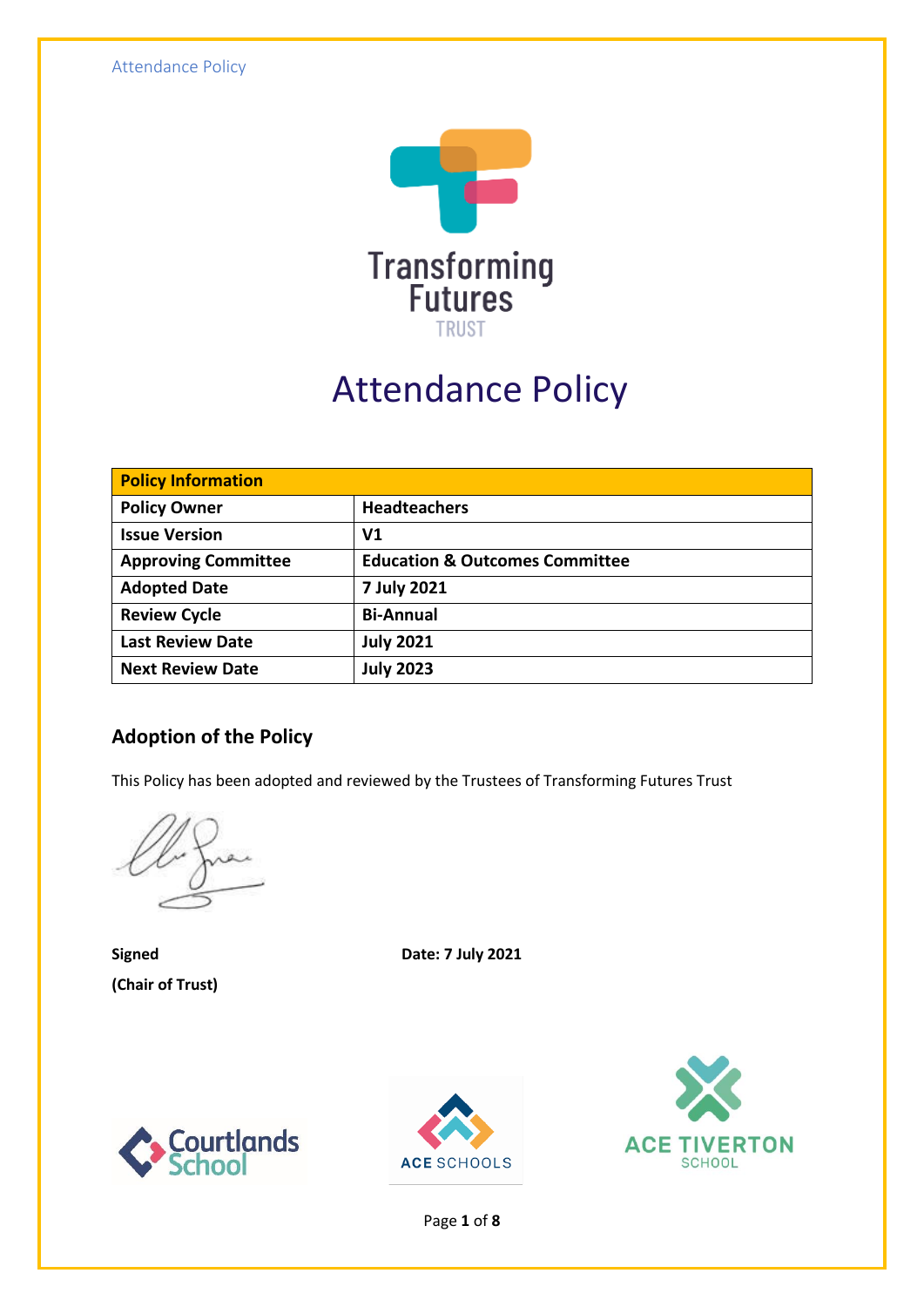### 1. Aims

We are committed to meeting our obligations with regards to school attendance by:

- a. Promoting good attendance and reducing absence, including persistent absence
- b. Ensuring every pupil has access to full-time education to which they are entitled.
- c. Acting early to address patterns of absence.

We will also support parents to perform their legal duty to ensure their children of compulsory school age attend regularly and will promote and support punctuality in attending lessons.

### 2. Legislation and guidance

This policy meets the requirements of the [school attendance guidance](https://www.gov.uk/government/publications/school-attendance) from the Department for Education (DfE), and refers to the DfE's statutory guidance on [school attendance parental](https://www.gov.uk/government/publications/parental-responsibility-measures-for-behaviour-and-attendance)  [responsibility measures.](https://www.gov.uk/government/publications/parental-responsibility-measures-for-behaviour-and-attendance) These documents are drawn from the following legislation setting out the legal powers and duties that govern school attendance:

- a. Part 6 o[f The Education Act 1996](https://www.legislation.gov.uk/ukpga/1996/56/part/VI/chapter/II)
- b. Part 3 o[f The Education Act 2002](http://www.legislation.gov.uk/ukpga/2002/32/part/3/chapter/3)
- c. Part 7 o[f The Education and Inspections Act 2006](http://www.legislation.gov.uk/ukpga/2006/40/part/7/chapter/2/crossheading/school-attendance)
- d. [The Education \(Pupil Registration\) \(England\) Regulations 2006](http://www.legislation.gov.uk/uksi/2006/1751/contents/made) (and [2010,](https://www.legislation.gov.uk/uksi/2010/1725/regulation/2/made) [2011,](https://www.legislation.gov.uk/uksi/2011/1625/made) [2013,](https://www.legislation.gov.uk/uksi/2013/756/made) [2016](https://www.legislation.gov.uk/uksi/2016/792/made/data.html) amendments)
- e. [The Education \(Penalty Notices\) \(England\) \(Amendment\) Regulations 2013](https://www.legislation.gov.uk/uksi/2013/757/regulation/2/made)
- f. This policy also refers to the DfE's guidance on the [school census,](https://www.gov.uk/guidance/complete-the-school-census) which explains the persistent absence threshold.

### 3. Roles and responsibilities

#### **3.1 The Education & Outcomes Committee**

The Education & Outcomes Committee is responsible for monitoring attendance figures for the Trust at least a termly basis. It also holds the headteacher to account for the implementation of this policy.

#### **3.2 The Headteacher**

The Headteacher is responsible for:

- a. Implementation of this policy at the school.
- b. Monitoring school-level absence data and reporting it to Trustees.
- c. Supporting staff with monitoring the attendance of individual pupils.
- d. Issuing fixed-penalty notices, where necessary.

#### **3.3 Attendance Monitoring in Schools**

The school:

a. Monitors attendance data across the school and at an individual pupil level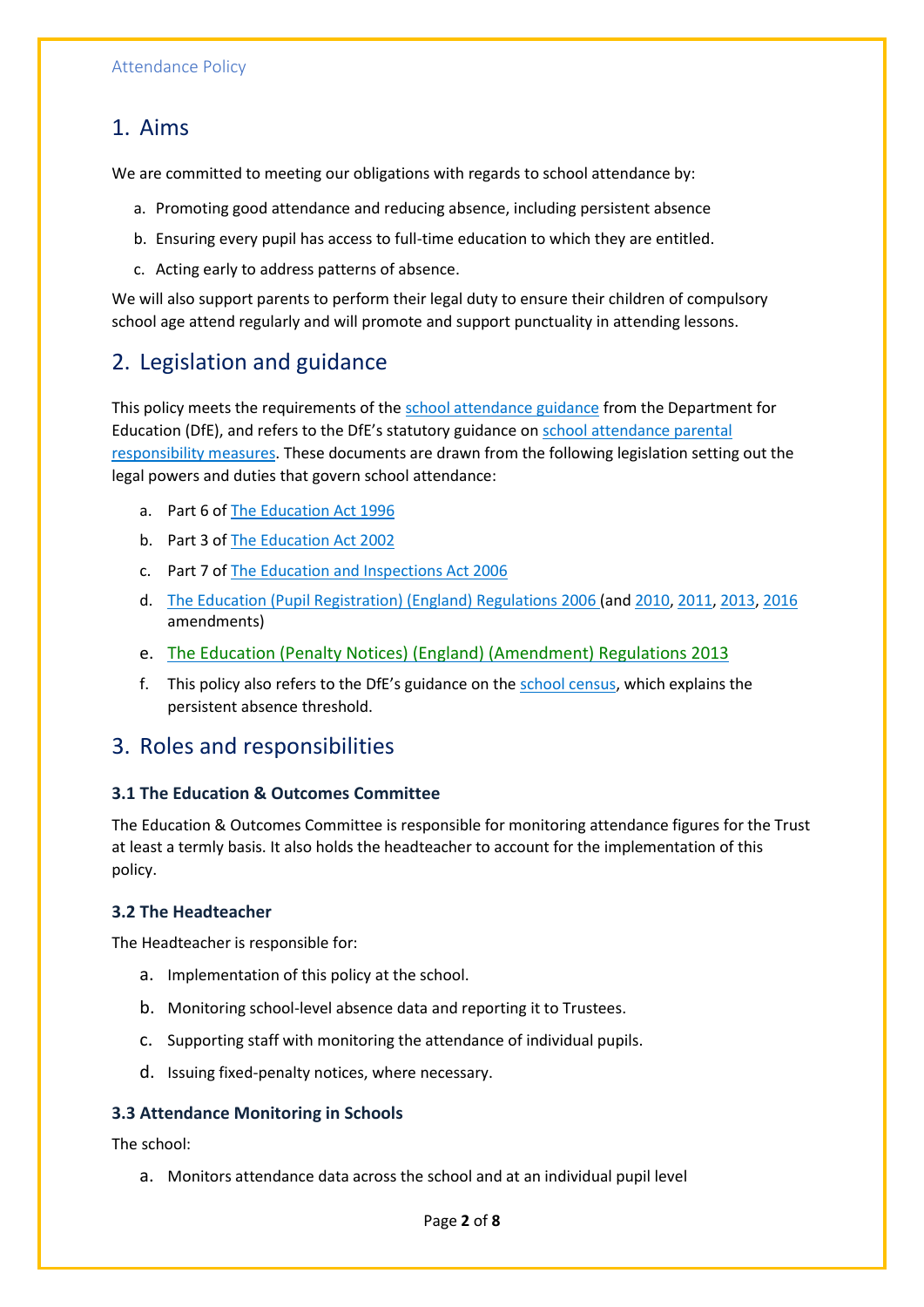- b. Reports concerns about attendance to the headteacher.
- c. Works with education welfare officers to tackle persistent absence.
- d. Arranges calls and meetings with parents to discuss attendance issues.
- e. Advises the headteacher when to issue fixed-penalty notices

#### **3.4 Class teachers**

Class teachers are responsible for recording attendance using the Trust MIS System, which includes lesson as well as AM/PM marks.

#### **3.5 Administrators**

Administrators are expected to take calls from parents about absence and record it on the Trust MIS system.

### 4. Recording attendance

#### **4.1 Attendance register**

We will keep an attendance register and place all pupils onto this register.

We will take our attendance register at the start of the first session of each school day and once during the second session. It will mark whether every pupil is:

- Present
- Attending an approved off-site educational activity
- Absent
- Unable to attend due to exceptional circumstances.

Any amendment to the attendance register will include:

- The original entry
- The amended entry
- The reason for the amendment
- The date on which the amendment was made
- The name and position of the person who made the amendment

See appendix 1 for the DfE attendance codes.

We will keep every entry on the attendance register for 3 years after the date on which the entry was made.

The electronic register is to be completed at the start of each morning session and once during each afternoon session. These are the AM and PM marks.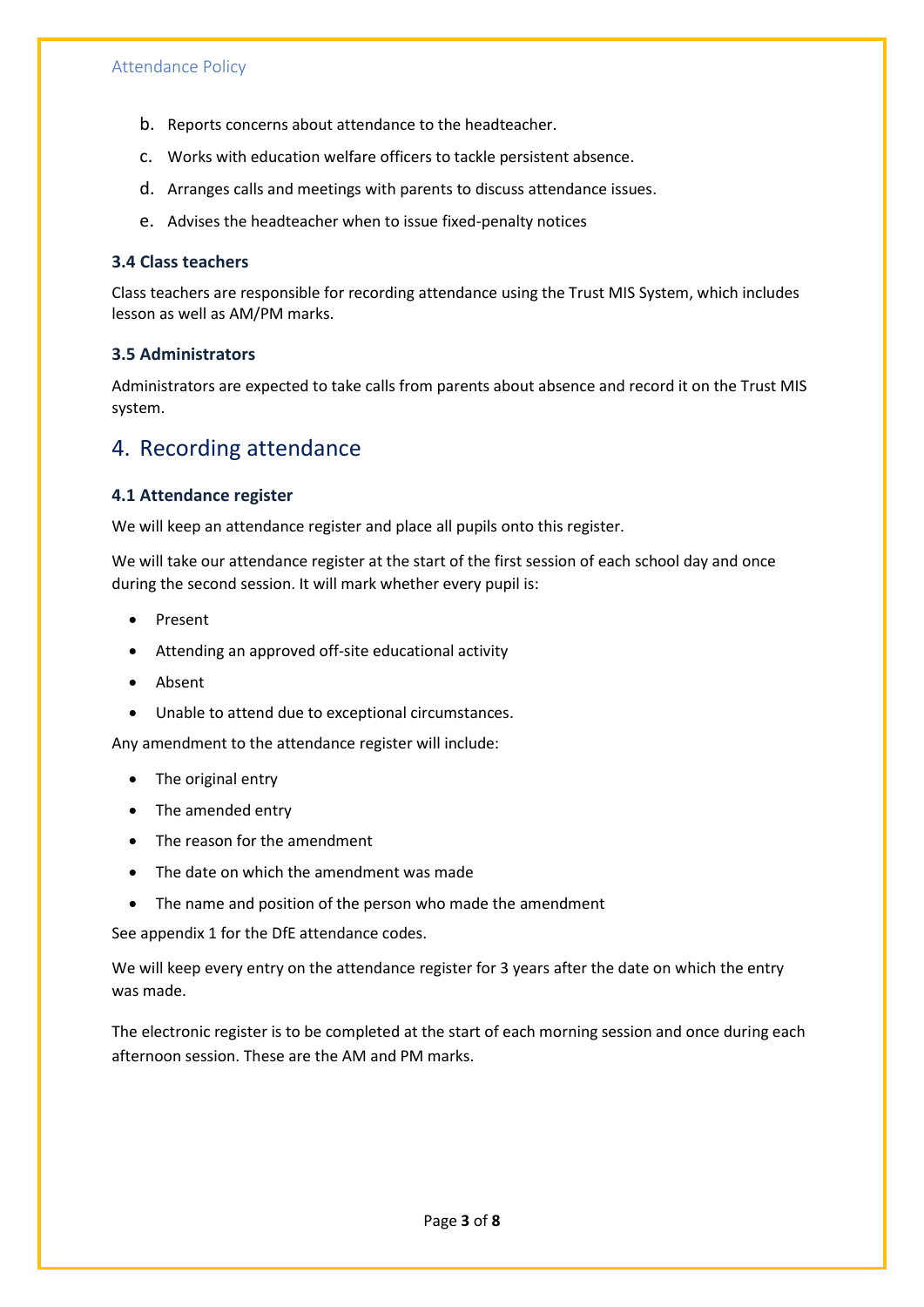#### **4.2 Unplanned absence.**

Parents must notify the school on the first day of an unplanned absence before the school day starts or as soon as practically possible and should also phone before the school day starts on each day of any subsequent days.

Absence due to illness will be authorised unless the school has a genuine concern about the authenticity of the illness. If the authenticity of the illness is in doubt, the school may ask parents to provide medical evidence, such as a doctor's note, prescription, appointment card or other appropriate form of evidence. We will not ask for medical evidence unnecessarily. If the school is not satisfied about the authenticity of the illness, the absence will be recorded as unauthorised and parents will be notified of this in advance.

If the child has previously been issued a medical evidence notice letter due to concerns about poor attendance, then all absences will be recorded as unauthorised unless medical evidence is supplied.

#### **4.3 Medical or dental appointments.**

Missing registration for a medical or dental appointment is counted as an authorised absence; advance notice is required for authorising these absences. However, we encourage parents to make medical and dental appointments out of school hours where possible. Where this is not possible, the pupil should be out of school for the minimum amount of time necessary.

Please notify the school about any planned absences for appointments by telephoning the school and send in a copy of the appointment card/letter at your earliest convenience.

Applications for other types of absence in term time must also be made in advance.

#### **4.4 Lateness and punctuality.**

A pupil who arrives late but before the register has closed will be marked as late, using the appropriate code. A pupil who arrives after the register has closed will either be marked as late or absence dependent upon the circumstances following investigation.

If school transport is responsible for a child's lateness then this will be taken into account. If there is a repeated concern then the school will take this up with the relevant transport officer.

#### **4.5 Following up absence.**

The school will follow up any absences to ascertain the reason, ensure proper safeguarding action is taken where necessary, identify whether the absence is approved or not and identify the correct attendance code to use.

#### **4.6 Reporting to parents**

The school will report the percentage attendance of children. The specific method for this reporting may be different in each school. A full attendance breakdown report is available to parents at any time upon request.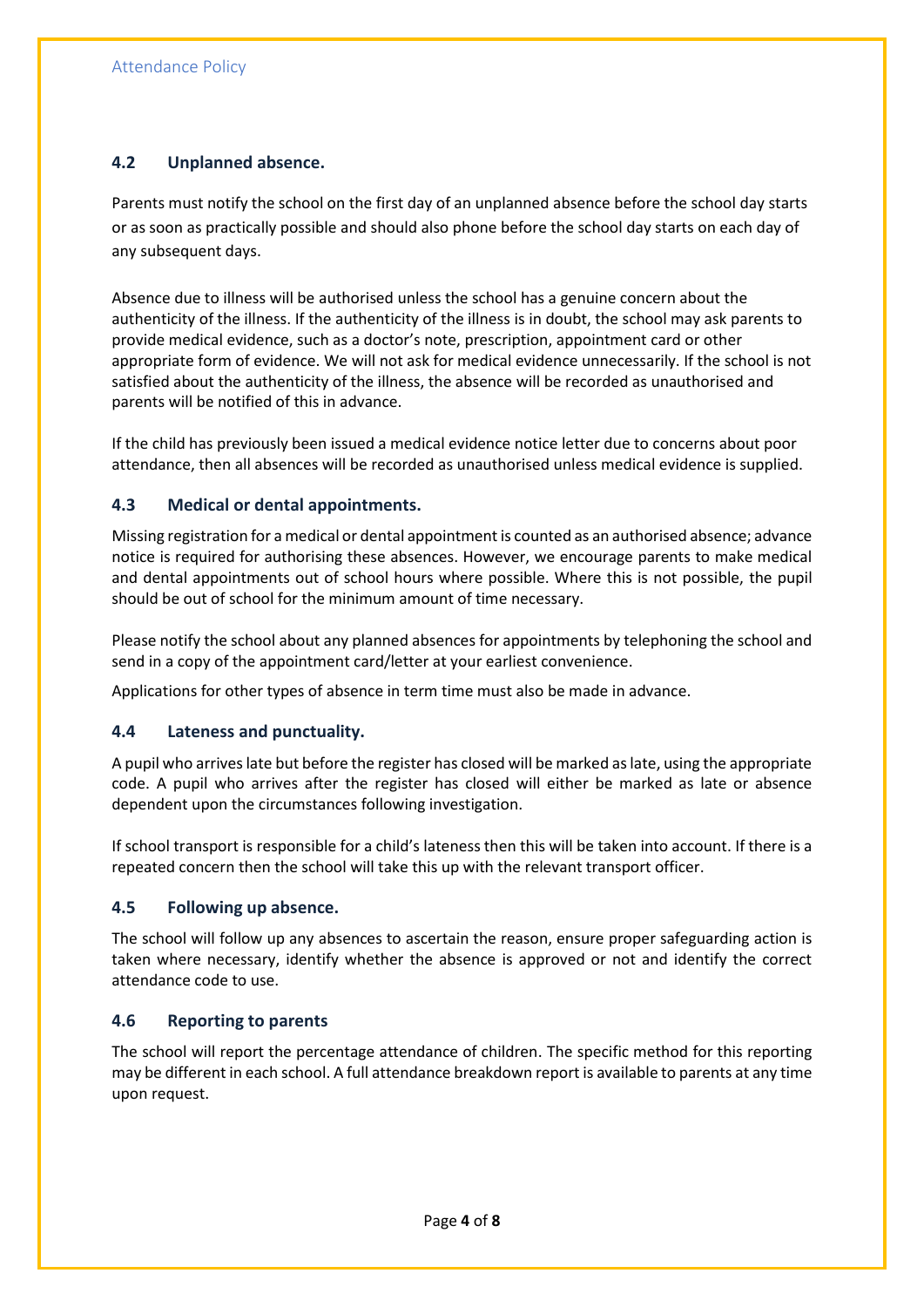### 5. Authorised and unauthorised absence

#### **5.1 Approval for term-time absence**

The headteacher will only grant a leave of absence to pupils during term time if they consider there to be 'exceptional circumstances'. A leave of absence is granted at the headteacher's discretion.

The school considers each application for term-time absence individually, taking into account the specific facts, circumstances and relevant context behind the request.

Valid reasons for **authorised absence** include:

- a. Illness and medical/dental appointments
- b. Religious observance where the day is exclusively set apart for religious observance by the religious body to which the pupil's parents belong. If necessary, the school will seek advice from the parents' religious body to confirm whether the day is set apart.
- c. Traveller pupils travelling for occupational purposes this covers Roma, English and Welsh Gypsies, Irish and Scottish Travellers, Showmen (fairground people) and Circus people, Bargees (occupational boat dwellers) and New Travellers. Absence may be authorised only when a Traveller family is known to be travelling for occupational purposes and has agreed this with the school but it is not known whether the pupil is attending educational provision.
- d. Death of a close family member.

The school does not consider the following as valid reasons for authorised absence:

- a. Lack of transport to school, for example if your child has been excluded from school transport or if they have missed the bus/taxi.
- b. Truancy.
- c. Staying home because another family member is sick.
- d. Holidays/days out.

#### **5.3 Legal sanctions**

The local authority can fine parents for the unauthorised absence of their child from school, where the child is of compulsory school age.

If issued with a fine, or penalty notice, each parent must pay £60 within 21 days or £120 within 28 days. The payment must be made directly to the local authority.

### 6. Strategies for promoting attendance.

Each Academy within the Trust has implemented different strategies for promoting attendance that is suitable for their setting. The Headteacher is responsible for deciding and implementing these strategies.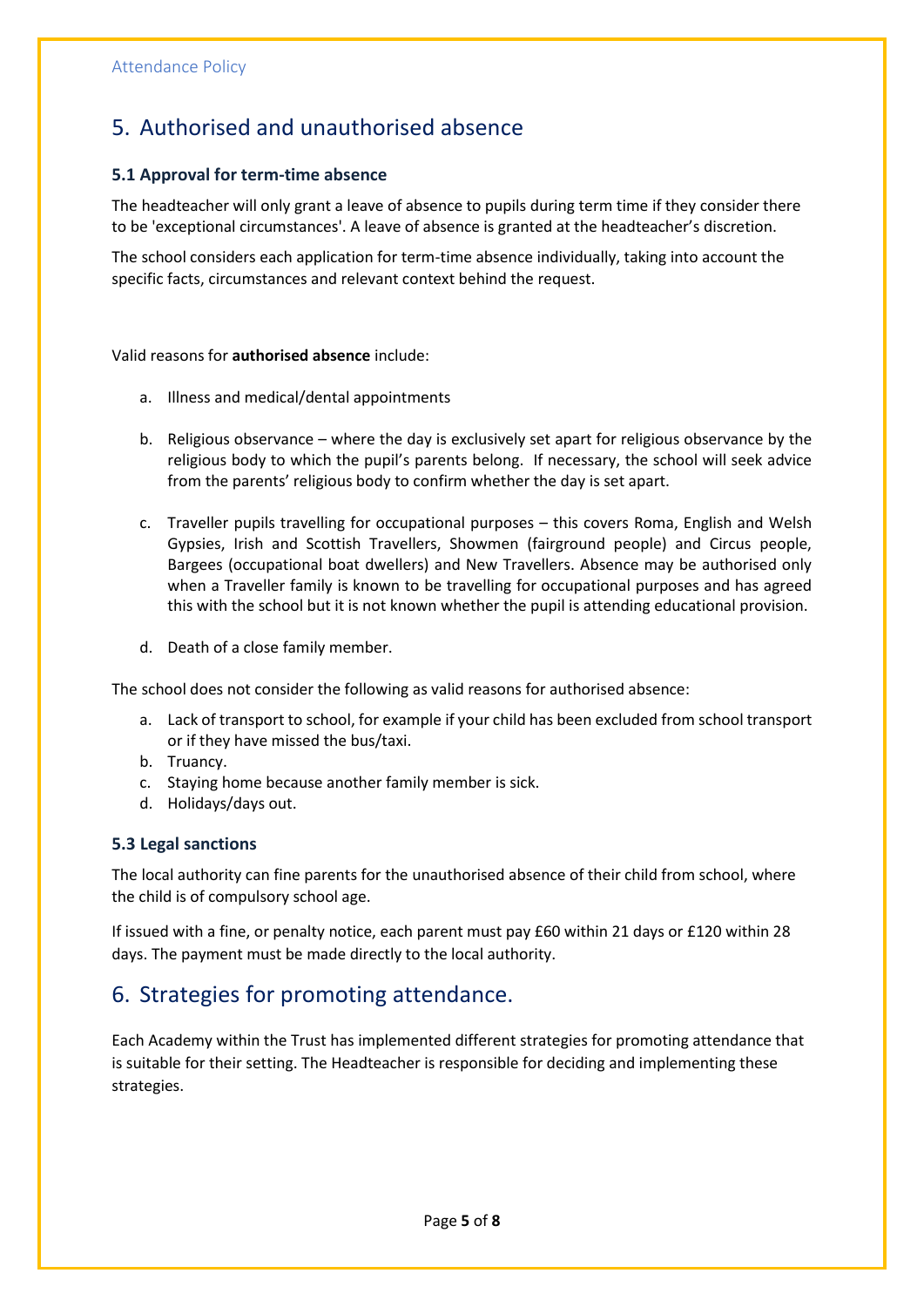### 7. Attendance monitoring

There are different methods for attendance monitoring in each school, in accordance with the type of settings.

All absence is monitored and the schools work with parents and the Education Welfare Officer to understand and discuss the reasons and provide support.

Pupil-level absence data is collected each term and published at national and local authority level through the DfE's school absence national statistics releases. The underlying school-level absence data is published alongside the national statistics.

### **Appendix 1: Attendance Codes**

The following codes are taken from the DfE's guidance on school attendance.

| Code     | <b>Definition</b>             | <b>Scenario</b>                                                                       |
|----------|-------------------------------|---------------------------------------------------------------------------------------|
| $\prime$ | Present (am)                  | Pupil is present at morning<br>registration                                           |
| ١        | Present (pm)                  | Pupil is present at afternoon<br>registration                                         |
|          | Late arrival                  | Pupil arrives late before register has<br>closed                                      |
| B        | Off-site educational activity | Pupil is at a supervised off-site<br>educational activity approved by the<br>school   |
| D        | Dual registered               | Pupil is attending a session at<br>another setting where they are also<br>registered  |
| J        | Interview                     | Pupil has an interview with a<br>prospective employer/educational<br>establishment    |
| P        | Sporting activity             | Pupil is participating in a supervised<br>sporting activity approved by the<br>school |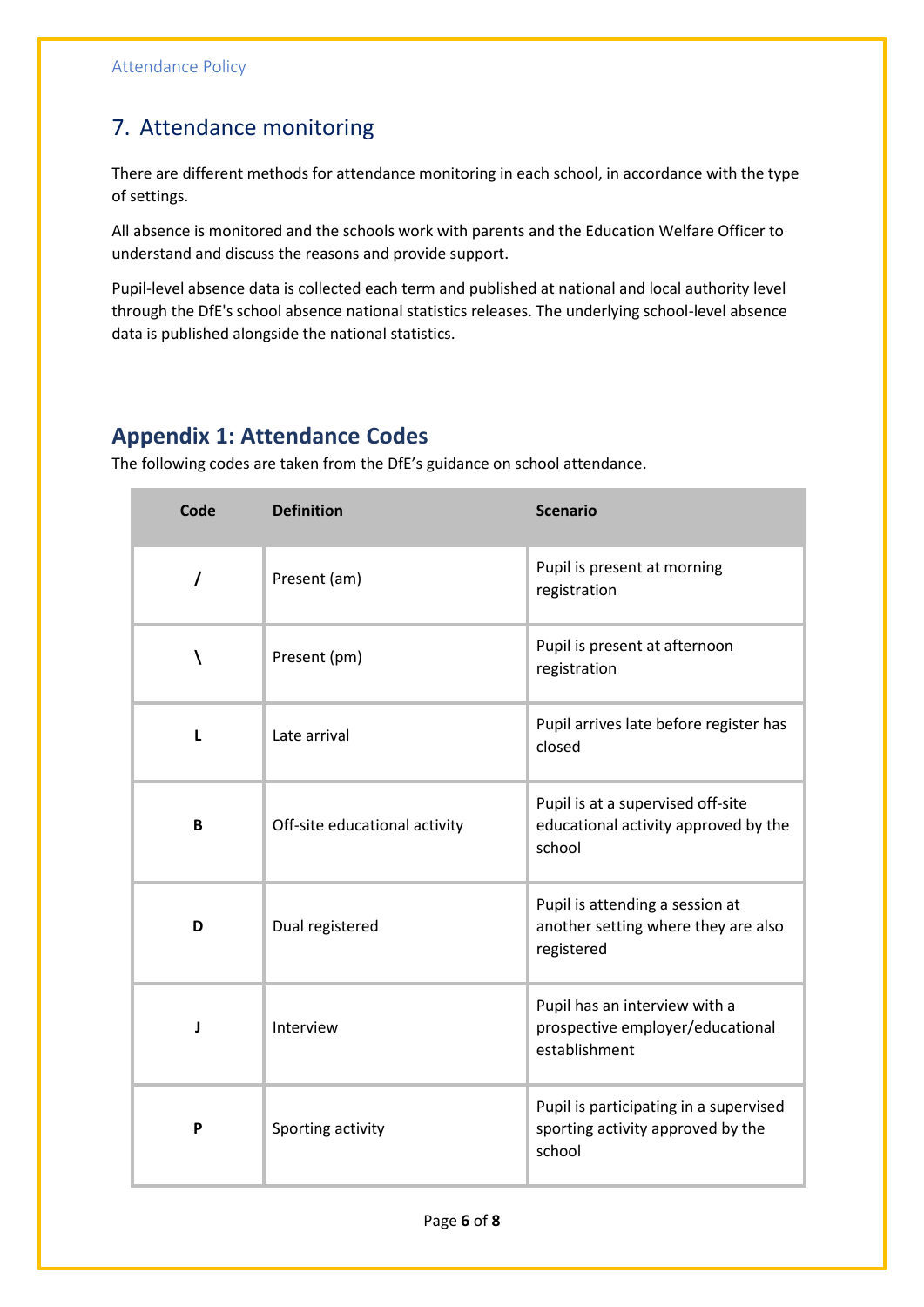Attendance Policy

| v | Educational trip or visit | Pupil is on an educational visit/trip<br>organised, or approved, by the<br>school |
|---|---------------------------|-----------------------------------------------------------------------------------|
| W | Work experience           | Pupil is on a work experience<br>placement                                        |

| Code                        | <b>Definition</b>                    | <b>Scenario</b>                                                               |
|-----------------------------|--------------------------------------|-------------------------------------------------------------------------------|
| <b>Authorised absence</b>   |                                      |                                                                               |
| $\mathsf{C}$                | Authorised leave of absence          | Pupil has been granted a leave of absence<br>due to exceptional circumstances |
| Е                           | Excluded                             | Pupil has been excluded but no alternative<br>provision has been made         |
| н                           | Authorised holiday                   | Pupil has been allowed to go on holiday<br>due to exceptional circumstances   |
|                             | Illness                              | School has been notified that a pupil will<br>be absent due to illness        |
| M                           | Medical/dental appointment           | Pupil is at a medical or dental appointment                                   |
| $\mathsf{R}$                | Religious observance                 | Pupil is taking part in a day of religious<br>observance                      |
| S                           | Study leave                          | Year 11 pupil is on study leave during their<br>public examinations           |
| т                           | Gypsy, Roma and Traveller<br>absence | Pupil from a Traveller community is<br>travelling, as agreed with the school  |
| <b>Unauthorised absence</b> |                                      |                                                                               |
| G                           | Unauthorised holiday                 | Pupil is on a holiday that was not approved<br>by the school                  |